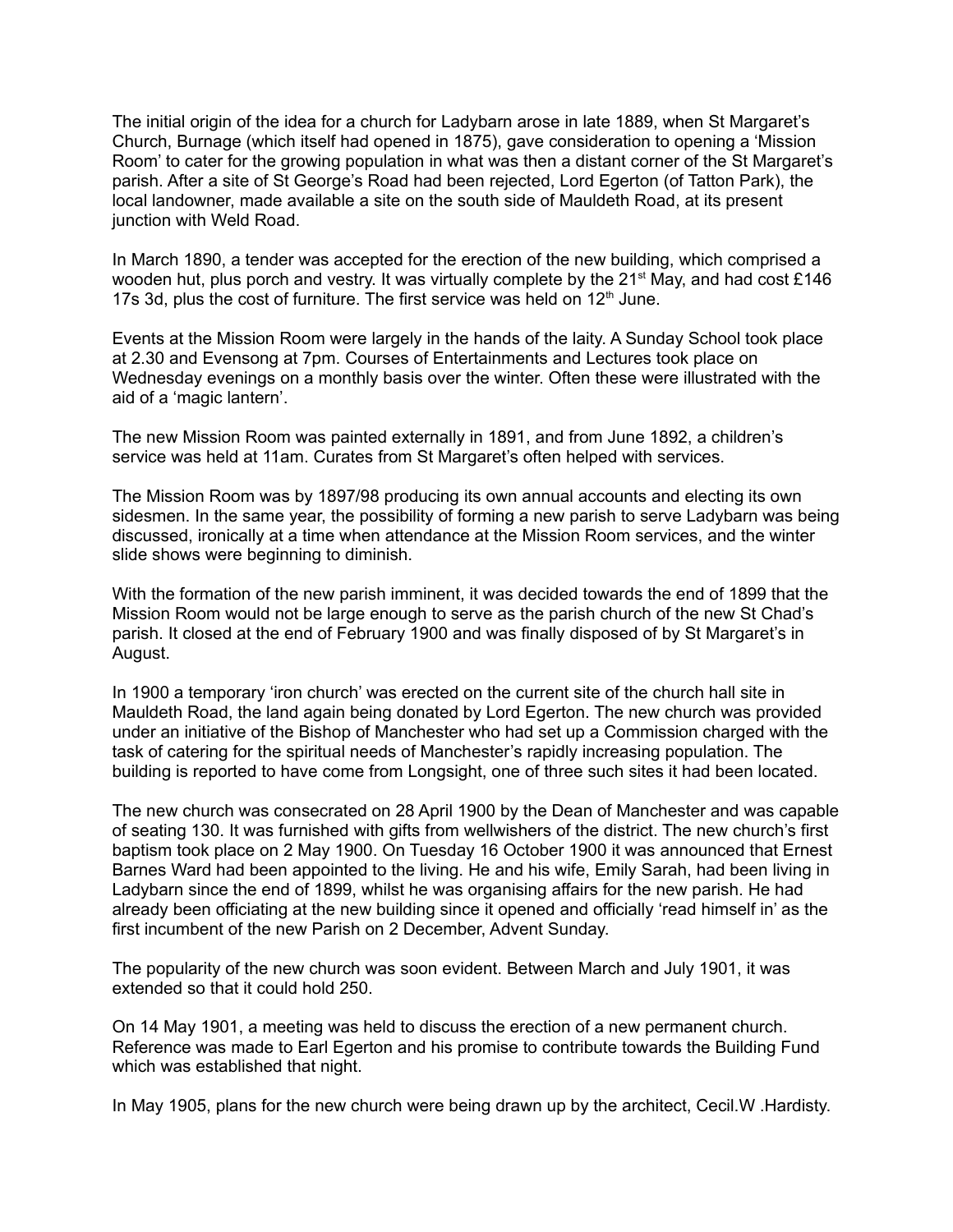The new building would be designed to seat 500 and would have a chancel half the length of the Nave. The structure would be built of Accrington brick, to reduce the need for cleaning, and would be decorated with bands of Alderney stone. The roof would be of a panelled barrel construction.

On 30 April 1906, on a day of drizzle and mist, the architect, the contractors (Messrs Hill & Heys), the rector and a fair crowd watched as Mrs Ward cut the first sod for the erection of the new church. On 8 September a rather more important ceremony took place. Assembling in the temporary church, a large procession paraded round the parish and at 4 o'clock, on arrival a bouquet of flowers was presented to the Duchess of Buckingham and Chandos by James Burgess, the senior choir boy. Earl Egerton then laid the foundation stone.

The new building was finally consecrated by the Bishop of Manchester in a special service held on St Luke's Day, 18 October 1907. The old 'tin church' which lay immediately behind the new building, was then demolished.

As well as giving money towards the new building, Earl Egerton had also donated oak and ash from the Tatton Estate to form the new altar in the church. He also gave an altar frontal. The walls of the chancel were covered to a height of 8 feet with panelling made of oak from Tatton Park. St Chad's would be one of the last churches in the Manchester area to be supported by aristocratic benefaction.

Over the door leading to the Clergy Vestry is a large panel depicting St Chad in old English Episcopal vestments with a model of Lichfield Cathedral in this right hand. This was the gift of the church architect. The Pulpit was a gift of Dr Strickland of Halifax, an old friend of the rector and his wife. The baptistery and font were gifts from the children on the parish. A two manual organ, by Hill and & Co of London, was provided.

On the 18<sup>th</sup> June 1914, work on the long awaited Rectory began, with Mrs Ward cutting the first sod. Completion was expected by October but events on the world stage, in the form of the First World War, were to intervene. It was finally finished in June 1915.

From October 1914, the Parish Magazines contained a list of all those who had taken up arms for the nation. Letters from 'the front' were also published from serving soldiers and sailors; they were to be avidly read in the Parish. From April 1915, the magazine contained a Roll of Honour' listing those who had died. From April 1916, this list became so long that it was decided to omit the earlier list of those serving from the magazine. By the time the War ended, some 102 men from the parish had given their lives in the service of King and Country.

Ernest Ward also suffered personally during the Great War. His wife and constant supporter, Sarah died on 23<sup>rd</sup> April 1918. In April 1919 it was decided to erect a memorial to Mrs Ward in the form of a Rood Beam, to be designed by the church's architect, C.W Hardisty. The beam, which is 21 feet long, crosses the Chancel and carries on it the figures of Christ on the Cross, the Virgin Mary and St John, was completed and dedicated on 29 September 1920. The beam was built by Hill and Heys, the church's original builders, and the figures were carved by Herbert Reed of Exeter.

A war memorial, inside the church, was finished and dedicated on 22 April 1922. It comprises a shrine at the west end of the south aisle with a stained glass window and a panel on which were inscribed the names of the dead.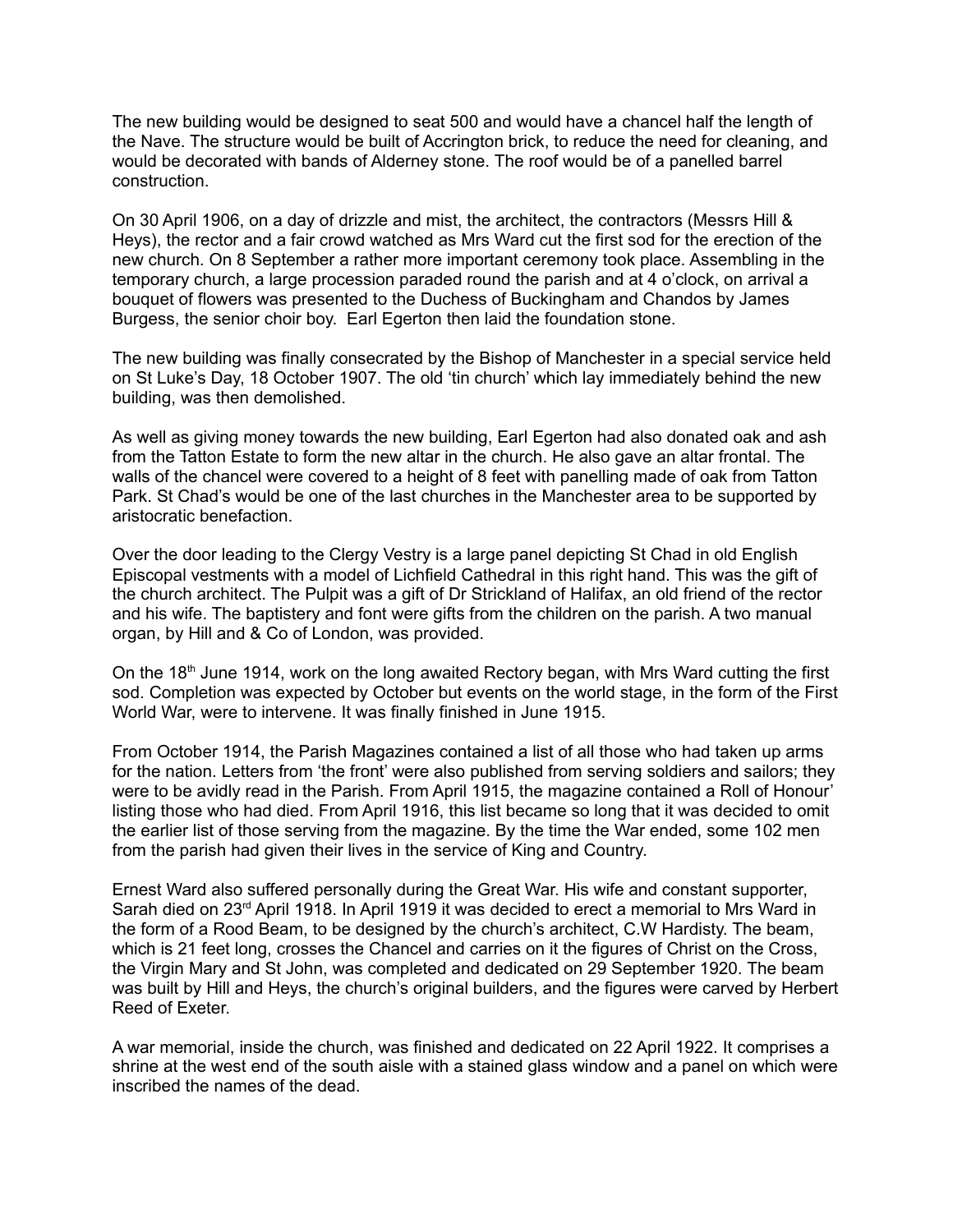The loss of his chief supporter and the difficult times took their toll on Ernest Ward. In January 1924, he was reported to be in poor health. On Sunday 4 October 1925, he died at the age of 59.

St Chad's first priest was generous in this praise of others, an unsparing critic of himself and one who inspired great affection. '*His generous laugh and expressive personality always dominated the surroundings'.* He would be a hard act to follow.

He was followed by Thomas Mangnall Gribbin who was inducted as St Chad's second Rector on 30 January 1926.

The green fields south of St Chad's started to be developed from the mid 1920s which resulted in additional population for the parish. The dual carriageway Kingsway was built in 1923 followed by Parrswood Road in 1928. In the same year, Manchester Corporation started building an estate of 1,144 houses between the two roads. A further 276 houses were built in the Kingswood Road area. New private houses, known as the Lathom Estate, were built to the west of Parrswood Road from December 1924. By 1930, the population of the local area had risen to 14,000.

The outbreak of the Second World War in September 1939 had an immediate effect on parish life. In August 1940, Thomas Gribbin accepted an emergency commission to join the Army as a chaplain, which took effect from 1 September. John Hadfield, his nephew, took over as curate-in-charge, a responsibility he would keep until 1944.

At the end of July 1944, John Hadfield left to become vicar of St Mark's, Bolton. He is well remembered at St Chad's, as 'a lovely man, full of fun', and he would return to St Chad's on special occasions many times later in his life. In the mid 1970s, when asked to recall his time at St Chad's, he stated that his time during the war years in particular was the most profitable experience of his ministry. He died from cancer in 1992. He was succeeded as curate-in-charge by Edwin Nickson, an older man. Thomas Gribbin returned to his duties in early 1946.

At mid day on 29 October 1952, a serious fire broke out in the organ chamber, probably caused by an electrical fault in the organ blower. Fortunately it was spotted early, and the fire brigade were soon on the scene. Thirty firemen succeeded in preventing the fire spreading to the Nave by hacking through the roof above the Chancel. Considerable damage was done in the Chancel. 6 altar frontals were destroyed as was furniture, music and the organ. The chancel roof, the rood screen and the East window were all damaged.

Fortunately, repair work was under way quickly, during which time services took place in the Nave. Insurance claims plus an appeal for funds paid for the work. The Chancel was brought back into use during the week of 18 - 25 October the following year. A replacement organ was installed at a cost of £3,130, and dedicated on 11 October. It was a larger instrument than its predecessor, being originally built by Harrisons of Durham in 1906 for a private house, Brackenburgh Towers, near Penrith. Because of its unusual arrangement of the 3 manuals (keyboards) it is known locally by organists as the 'upside down organ'.

Father Gribbin left at the end of the dedication week. He was presented with a 'very comfortable fireside chair, a couple of good pipes, and a very substantial cheque'. He died in August 1977, and a memorial to him was erected very appropriately above the Children's Corner, which he had established. It was dedicated on 19 October 1980, by his nephew, the Venerable John Hadfield.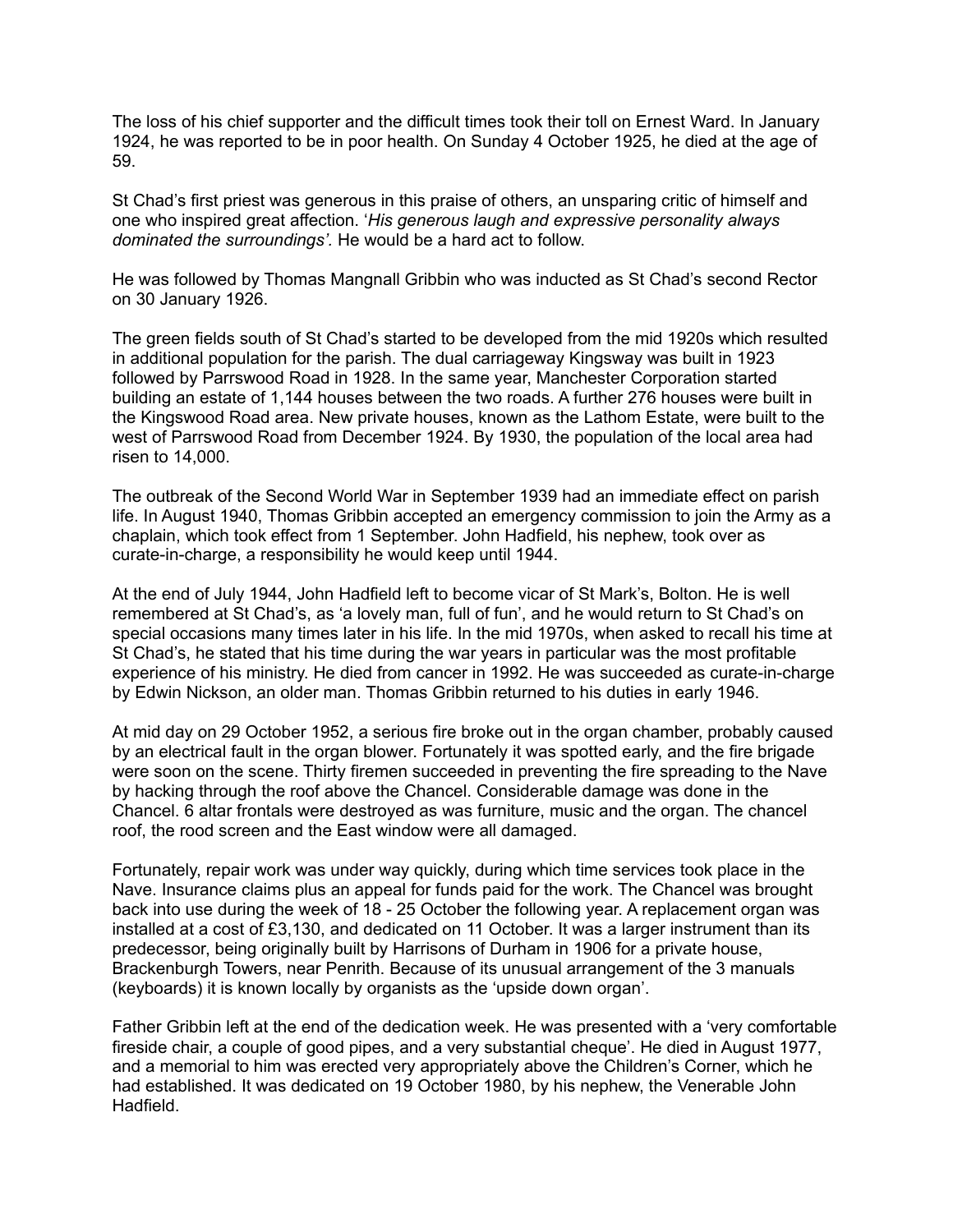Described as a man of compassion and understanding, he was unshakeable and patient, giving endlessly of himself in the process. He knew people's talents and how to use them to the full. 'Father Tom' as he was known was tall man and covered the parish by bicycle. He was a 'saint with a sense of humour', and his rectory was haven for those in distress.

After an 8 month long interregnum, George Rooke was installed on 28<sup>th</sup> June 1954. He and his wife, Mary, had spent the previous 10 years at the living of Christ Church, Market Drayton, Shropshire.

George Rooke would be the last incumbent of St Chad's to be nominated by the Crown. In future, all appointments would be made by the Bishop as Patron, although the parish would retain the right to make representations whenever a new Rector was proposed.

In February 1955, a 'Children's Corner' was formed in the parish magazine - for many years, articles for children were to be written by various people under the nom-de-plume 'Pilgrim'. In September, a Children's Mission was held by the Church Army. A parish library was formed in church.

In 1956 it was decided to invite Ladybarn Methodist Church to join in the annual Trinity Sunday procession. This was considered successful and would continue until the processions ceased in the 1970s.

Improvements were made to the Choir Vestry in 1960 so that small meetings could be held there: PCC meetings took place there from September onwards. The parish was asked in 1962 to help in the 'Students Welcome Scheme' reflecting the now increasing use of the area to house students at Manchester's University.

In 1965, for a trial period, a Family Communion service was held at 9.30am on Sundays, during which time a temporary altar was erected at the foot of the chancel steps. It proved quite popular.

In August 1965, Father Rooke announced that he was leaving St Chad's. He left in November. George Rooke was a well-read man who presided over a parish in which rapid social and economic change was taking place, whilst at the same time considerable liturgical changes were underway in the Church of England. A very voluble and inspiring speaker, he is remembered for his good work with the young of the parish.

Derek Stanesby arrived in April 1967, being inducted on 20 April. A Londoner, in his 30s, he came to St Chad's with a young family.

Derek's initial impressions of St Chad's were that it was a 'gathered church' with a small eclectic congregation, not very 'lively'. There was little sense of it being a 'Parish Church' at the centre of a community. He saw his mission to change this; to create a sense of community involvement in the church, to bring the parish into the church and the church into the parish, thus giving the church's worship a natural context in which to flourish. He also wanted to secure a sound financial basis for the parish.

The long awaited parish hall would be one of the ways in which these aims could be achieved. An initial appeal for £20,000 was made, with an incentive that a single donor of the whole amount could have the honour of laying the foundation stone ! Needless to say, such a donor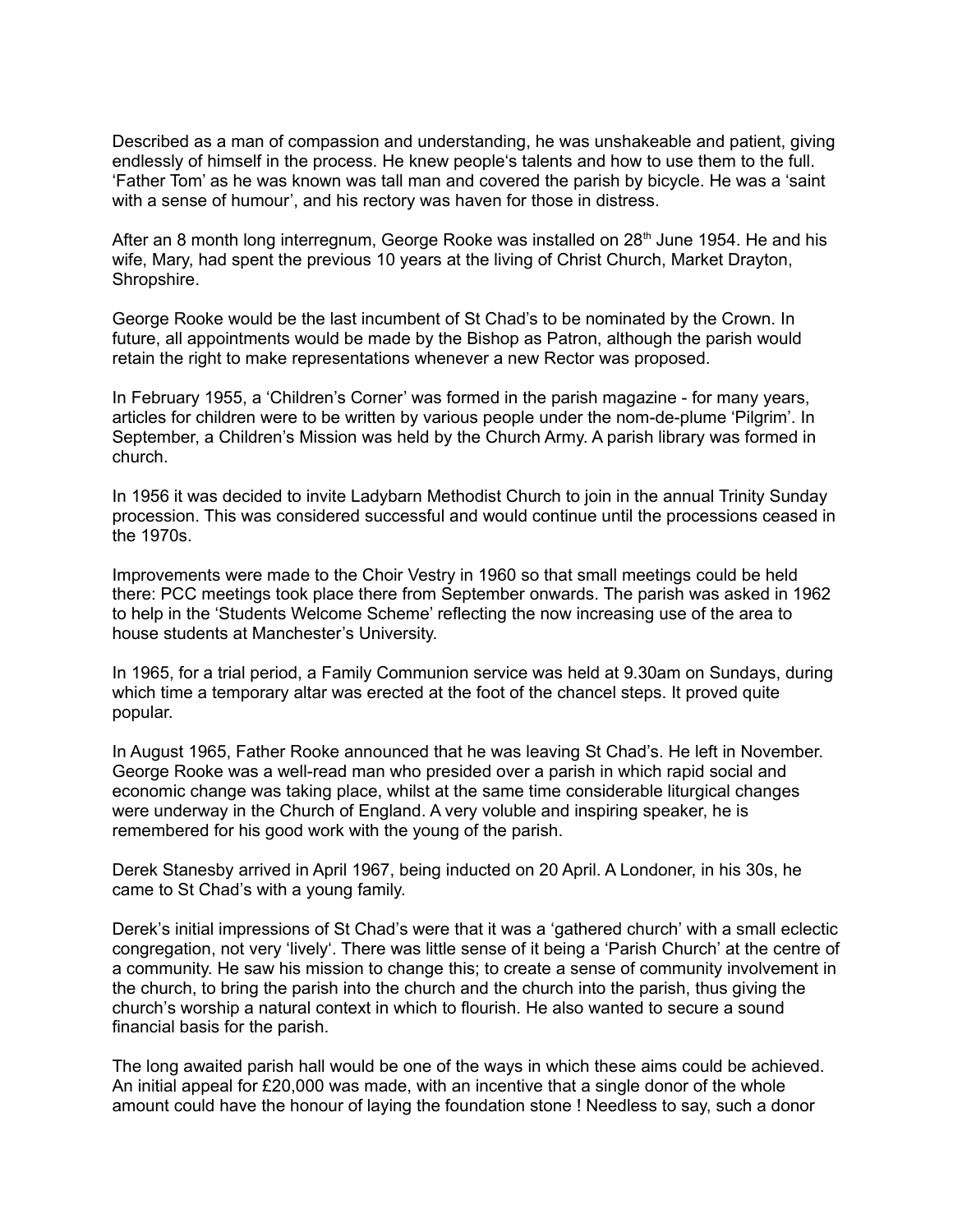did not come forward and the project would take another 3 years.

1968 saw a successful Stewardship Campaign undertaken in September. The response to this in terms of time, talents and money was enthusiastic, and regarded as part of the regeneration of the parish. It also enabled St Chad's to be out of debt and put the finances on a firm footing. During the campaign, some 278 families were visited, which resulted in 203 promises of giving or increased giving, amounting to some £60 per week.The new incumbency was also producing an increase in the number of communicants and Sunday School attendees.

Changes took place that were to alter the appearance of the church. Following receipt of a donation of £100, a new velvet curtain was erected behind the main altar. This was complemented by a large 'Christus Rex' acquired from Liverpool. The high altar was brought forward to enable the priest to stand behind it and make the altar more part of the communal worship space.

By the start of 1969, some £1500 had been raised for the new hall. A brochure was produced to aid fund raising after it had been ruled that a large scale lottery was not legally possible. A whole host of other fund raising ideas were tried instead. A vigil outside the church on 18 October raised some £300. Derek Stanesby took it upon himself to visit every house in the parish and ask them to donate £1. The Diocese of Manchester promised £1000. Planning permission for the new building was obtained in June 1969: previous requirements for the hall to have its own car park having apparently been overcome.

The location of the new hall was between the church and the rectory. It was a wooden structure, designed by architect Brian Vaughan to some initial suggestions made by Rod Hand, also an architect and a member of the congregation. The new building would have a large area for meetings, a 'coffee lounge' in the form of a widened corridor, a kitchen and toilets. The initial estimated cost was £8000. 7 November 1970 was set as the completion date.

 $7<sup>th</sup>$  November came and went. The new building was not accepted from the contractors after problems had become apparent with the standard of the floor. The matter was referred to an independent arbitrator who found in favour of St Chad's in February 1971. The contractors were obliged to put right the defects at their own expense. The hall was finally finished by the middle of the year and was opened on  $26<sup>th</sup>$  June by the Bishop of Hulme. The total cost, including furniture and fittings, had been £9500.

In 1974 the altar on the northern side of the church was converted into a Lady Chapel by the addition of a communion kneeler and carpet.

1975 saw the 100<sup>th</sup> anniversary of the establishment of the parish. A series of celebrations took place and a booklet on the church's history was produced by church member and historian Ian Mitchell.

In October 1985, Derek Stanesby announced that he was leaving St Chad's on  $10<sup>th</sup>$  November, having been invited to become a residentiary canon at St George's Chapel, Windsor Castle. After close on nineteen years as Rector of St Chad's he felt that the time had come to move on. He would remain there until his retirement twelve years later.

Derek, the  $4<sup>th</sup>$  incumbent of St Chad's, is remembered at St Chad's as being an energetic, forthright and imaginative man who achieved much through successfully regenerating St Chad's as part of the local community. He insists that he could not have done this without the goodwill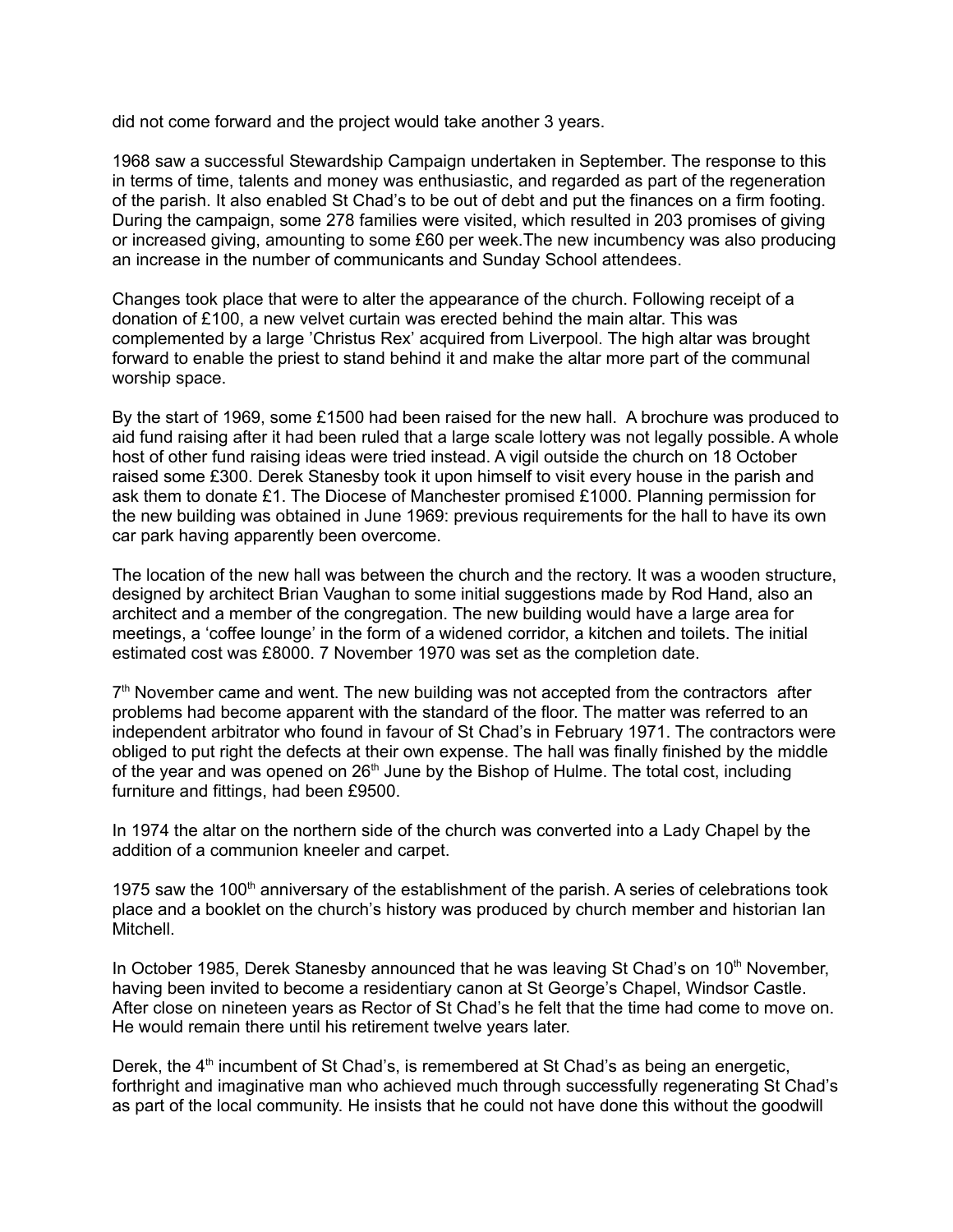and support of so many faithful parishioners. Derek's family were all involved in the life of the parish and the rectory was an open and welcoming house.

He feels that his time at St Chad's has been 'the main work of my life'.

In May 1986, Donald Pryce, previously Vicar of St James, Heywood, was invited to be Rector of St Chad's making him the 5th incumbent. Donald came to England from Jamaica in 1955 and is married to Inez, who also came from Jamaica. They had two sons.

In 1989, it was realised that the ceremonial sword, which had previously stood in front of the Scott Memorial Window, had been stolen. Churchwarden Douglas Young decided to replace this at his own expense and corresponded with the relevant regiment seeking advice on a suitable replacement. The regiment then offered to provide one at a nominal cost, which was then re-dedicated on 2 July in a service attended by the local British Legion and the  $8<sup>th</sup>$  Army Veterans Association, at which music was provided by the Band of the Royal Artillery.

A new Sanctuary Lamp was installed in 1992. This was a gift from the nearby Christies Hospital whose own chapel was being remodelled. Other improvements carried out in this era included providing a carpet down the whole length of the chancel aisle, moving the altar in the Lady Chapel and providing a better platform for those reading the Lessons from the Lectern.

1993 saw St Chad's as the location of a 'Royal wedding' when on 24 April, former royal nanny, Alison Wardley, daughter of parishioner Irene, married royal bodyguard Ben Dady. Alison had been nanny to Sarah Ferguson's daughters Beatrice and Eugenie, who both attended the service, along with 'Fergie' herself. Donald Pryce recalls being visited by several sets of detectives to check out the security arrangements for the occasion, some of whom were dressed as 'equerries' on the day. The whole event went extremely well and gave St Chad's a welcome shot of publicity. Sarah Ferguson maintained a 'background' role, supporting her former nanny and making sure that it was Alison who was photographed by the assembled crowds, not herself. It was 'a very good occasion, with glorious weather'.

1995 saw the first 'Talent Sunday' held on 4 June. The idea here was that parishioners would take £10 and by their own enterprise seek to increase it in time for Harvest Festival. Some 13 people volunteered for the task, plus others who volunteered to raise funds without the initial £10 and children who promised to fill Smartie Boxes.

The initiative was successful with over £1100 being returned by Harvest, plus some £73 from the Smartie boxes. The exercise continues today. Some eyebrows were raised at the 10am service when one £10 note was taken away by a 'gentleman of no fixed abode'. Many did not expect this money to be returned, but Trevor Walley, who regularly attended the 8am service, was as good as his word and returned £68 later in the year. An educated man with two daughters, he had fallen on hard times as a result of marriage break-up and a drink problem. He made his money by putting in extra days into his normal 'occupation', which was selling 'The Big Issue'. He also persuaded one of his fellow sellers to take part in the effort. Trevor would stay at St Chad's for about 4 years, before moving on to Leeds, where he died three years later. Some examples of his poetry would be published in the parish magazine from time to time.

New rails at the side of the chancel steps were erected in 1999 after a gift from a parishioner in memory of her late husband. New notice boards were erected outside the church the following year.